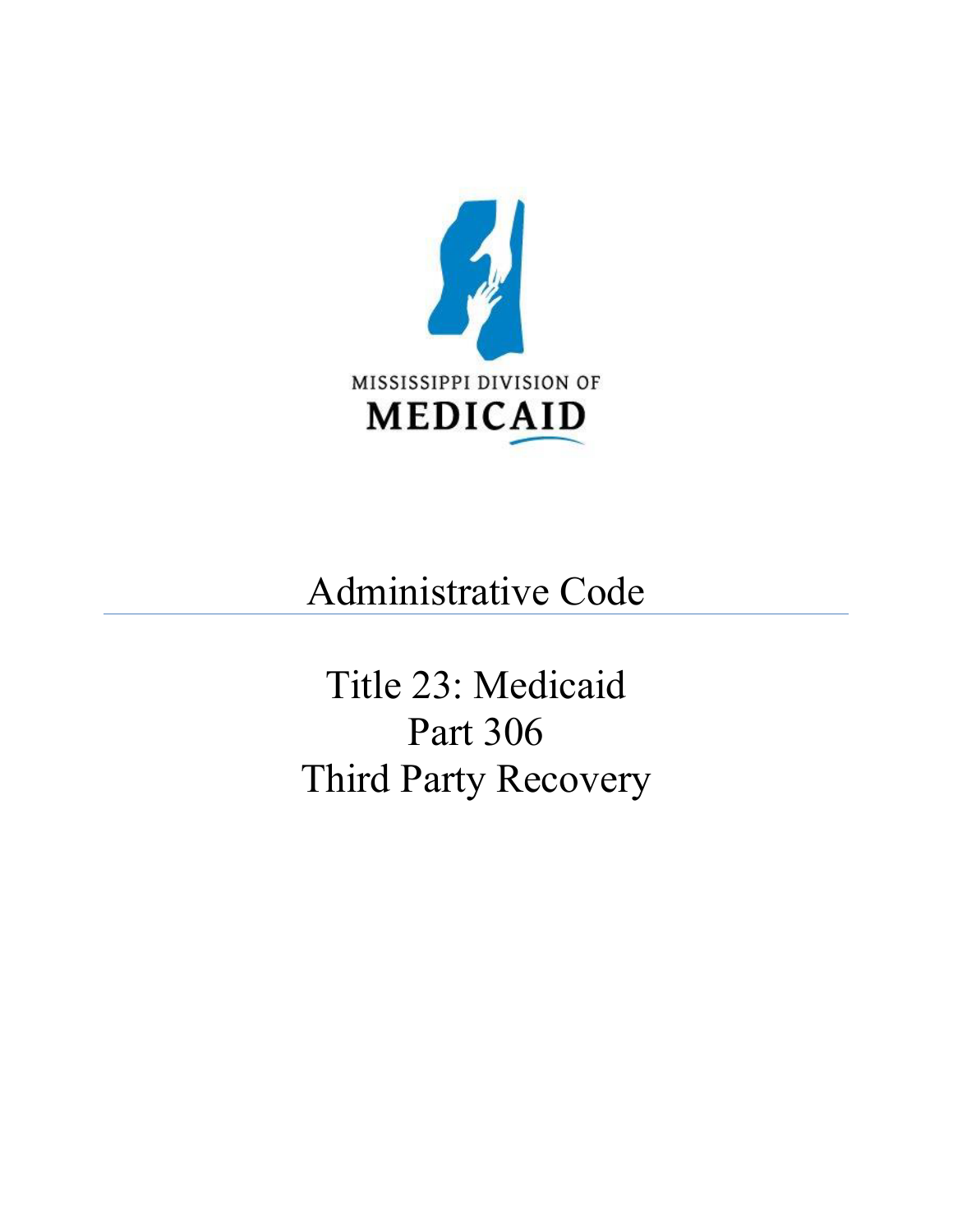# **Table of Contents**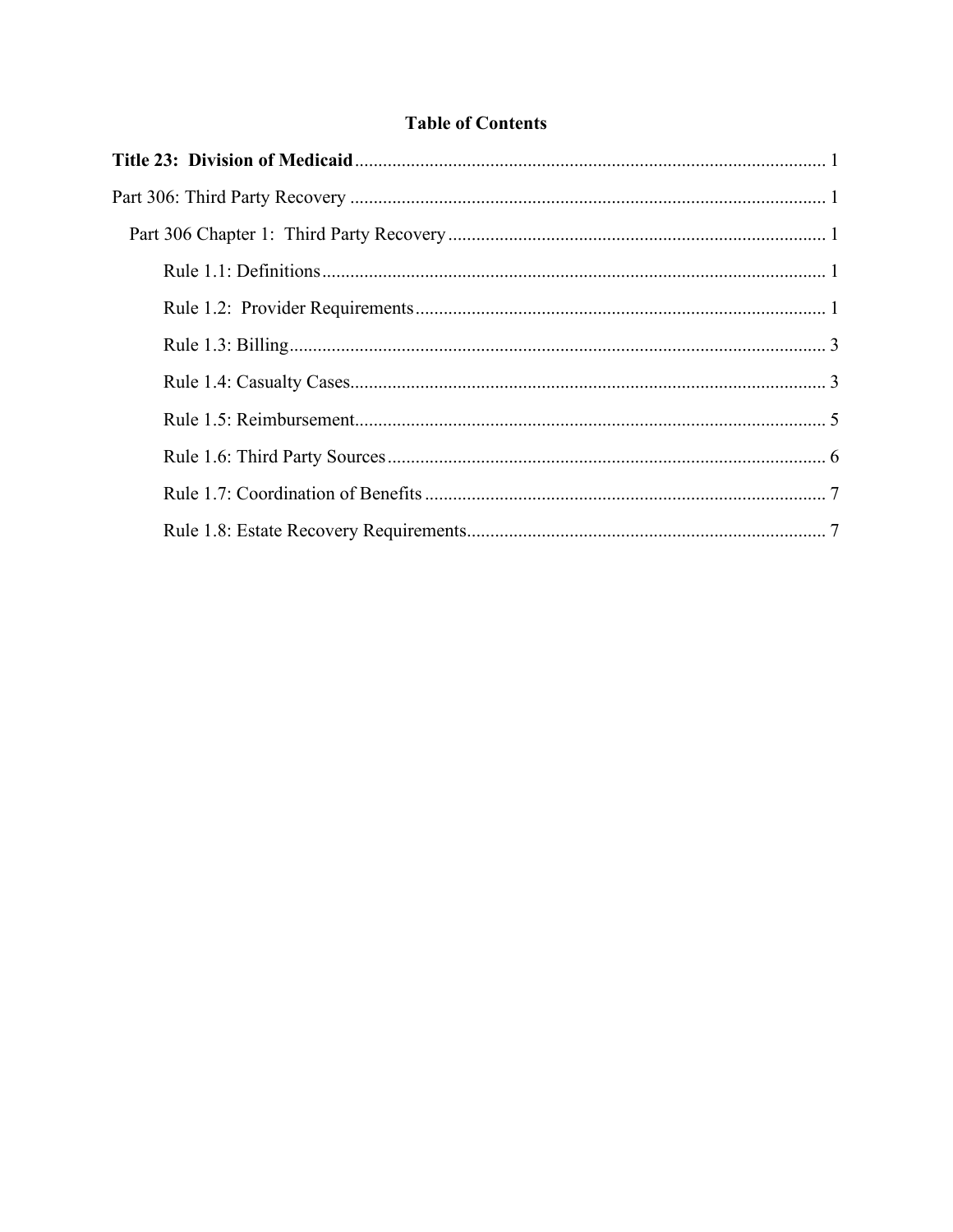#### <span id="page-2-0"></span>**Title 23: Division of Medicaid**

### <span id="page-2-1"></span>**Part 306: Third Party Recovery**

## <span id="page-2-2"></span>**Part 306 Chapter 1: Third Party Recovery**

#### <span id="page-2-3"></span>*Rule 1.1: Definitions*

The Division of Medicaid defines:

- A. Third party as any individual, entity or program that is, or maybe, liable to pay all, or part of the expenditures for medical assistance furnished under the State Plan.
- B. Cost Avoidance as a method of avoiding payment of Medicaid claims when other insurance resources are available to the Medicaid beneficiary.
- C. Pay and Chase method as reimbursing the provider for a specific covered service and pursuing recovery of the payment from a third party source.
- D. Casualty Cases as claims that involve the treatment of injuries arising out of vehicular collision, industrial accident, product liability, malpractice cases, etc. in which collection from the third party may be contingent upon legal action.
- E. Preferred provider organization (PPO) as a medical care arrangement in which medical professionals and facilities provide services to subscribed beneficiaries at reduced rates. PPO medical and healthcare providers are called preferred providers.
- Source: 42 CFR §§ 433.136, 433.137, 433.145; Miss. Code Ann. §§ 43-13-121, 43-13-125, 43- 13-305, 43-13-311, 43-13-313.
- History: Revised eff. 04/01/2021; Revised Miss. Admin. Code Part 306, Rule 1.1.A. eff. 06/01/2015.

#### <span id="page-2-4"></span>*Rule 1.2: Provider Requirements*

- A. Medicaid providers must:
	- 1. Identify and report any third party source to the Division of Medicaid.
	- 2. Cooperate with the Division of Medicaid in the recovery of payments from the third party source. Providers will be held liable, to the extent of the Division of Medicaid's payment, for failure to cooperate with the Division of Medicaid's staff when they have knowledge of third party coverage.
	- 3. Accept either the third party payment or the Division of Medicaid's payment for services provided as payment in full.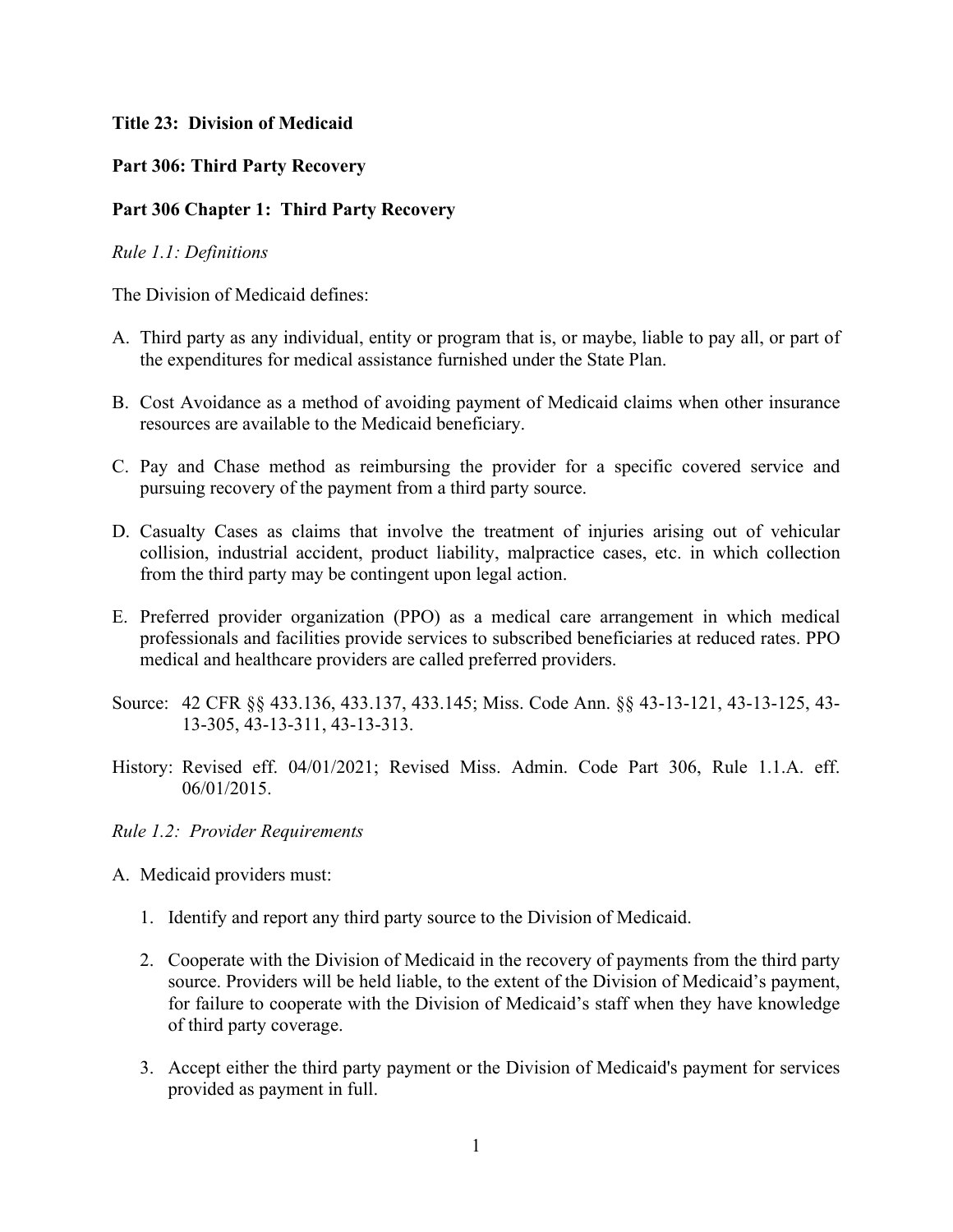- B. Providers cannot refuse to furnish Medicaid covered services to a beneficiary because of a third party's potential liability for the services.
- C. The beneficiary is not liable for any more than the co-payment that has been established by the Division of Medicaid for services rendered.
- D. The Division of Medicaid may reduce any payment amount otherwise due the provider by up to three (3) times the amount incorrectly received from the beneficiary if the provider is found in violation of Miss. Admin. Code Part 306, Rule 1.3.C.
- E. The provider must obtain a signed statement from the beneficiary if beneficiary indicates they no longer have third party insurance. The statement must include the name of the insurance company, the policy number, and the beginning and ending date of coverage and must be submitted to the Division of Medicaid.
- F. Requests for Medical Information
	- 1. The Division of Medicaid requires that any medical information concerning a Medicaid beneficiary released by a provider must contain the following information:
		- a) The person is or was a Medicaid beneficiary at the time the services were rendered,
		- b) His/her Medicaid identification number, and
		- c) The claim has been submitted to the Division of Medicaid or has been paid by the Division of Medicaid.
	- 2. If a provider receives a request for medical claims or other medical information from a Medicaid beneficiary or someone acting on the beneficiary's behalf, such as an attorney, insurance company, etc., release of said information will be restricted as follows:
		- a) Copies of claims or medical records requested by a beneficiary or the beneficiary's parent, guardian or legal representative must be furnished if the provider receives a written authorization for release of the information.
		- b) Information requested by an insurance carrier with whom a claim has been filed must be furnished directly to the carrier.
		- c) The provider must comply promptly to a request for medical information from a Medicaid beneficiary's attorney once a signed authorization from the beneficiary has been received.
		- d) Medical records or billing information requested by the Disability Determination Service (DDS) or a school system, for educational evaluation, must be sent directly to the requester. Notification to the Division of Medicaid is not necessary.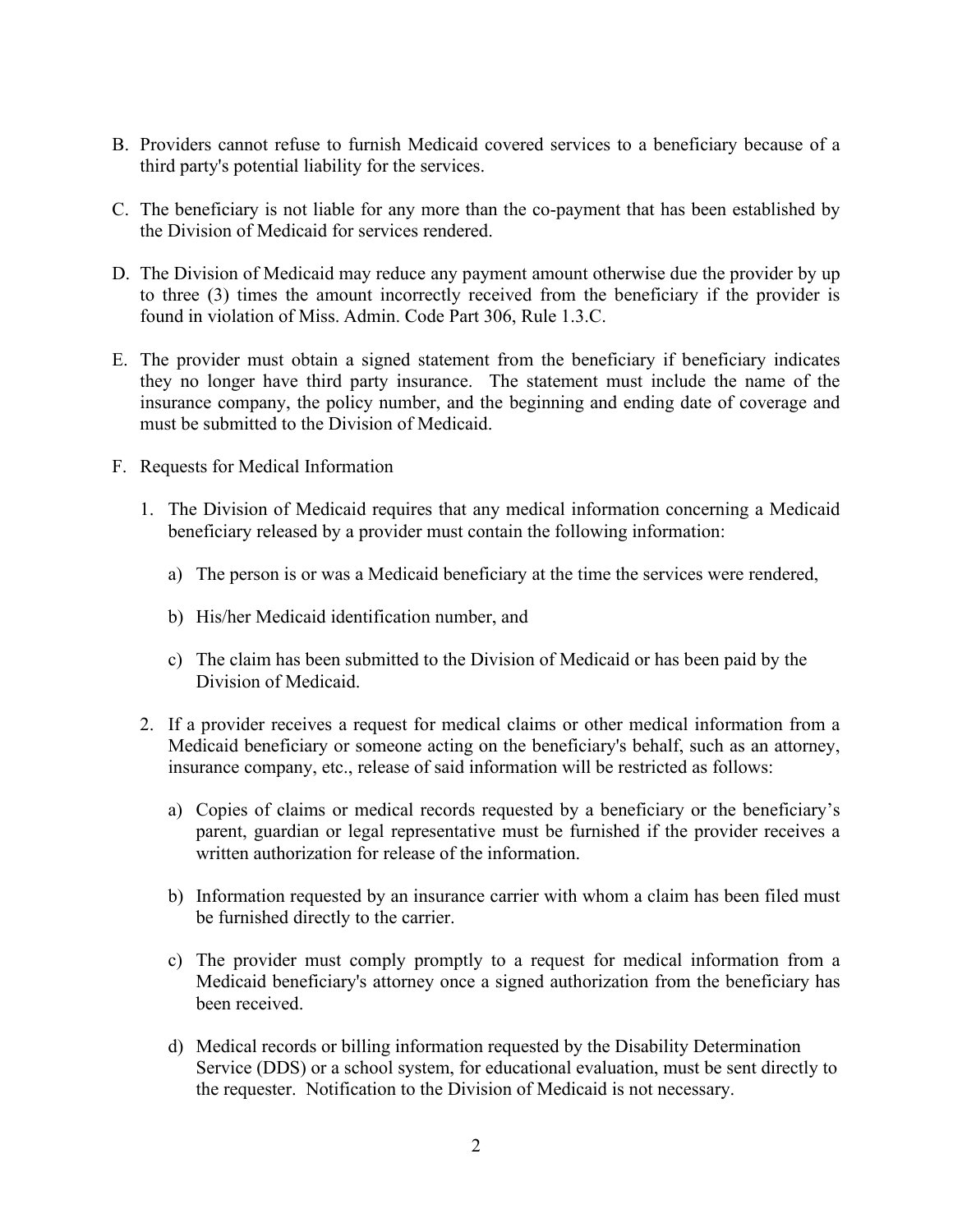Source: 42 CFR §§ 433.136, 433.137, 433.145; Miss. Code Ann. §§ 43-13-121, 43-13-125, 43- 13-305, 43-13-311, 43-13-313.

History:Revised eff. 04/01/2021.

#### <span id="page-4-0"></span>*Rule 1.3: Billing*

- <span id="page-4-1"></span>A. Providers must file a claim with the third party prior to billing Medicaid. Documentation of payment or denial must be submitted to the Division of Medicaid with the claim including but not limited to:
	- 1. The explanation of benefits (EOB),
	- 2. Any amount paid by the third party, and
	- 3. If the claim is denied by the third party, the reason for the denial.
- B. In the event there is no response from the third party source in sixty (60) days from the date of submittal, the provider may submit the claim to Medicaid as directed in Miss. Admin. Code Part 306, Rule 1.3.J.
- C. When a Medicaid beneficiary is covered by a private insurance policy whose administrator has a preferred provider organization (PPO) in which the Medicaid provider:
	- 1. Does not participate, the provider must submit the claim to the Division of Medicaid with a statement indicating the provider is not a member of a particular PPO, the insurance company name and address, and specific third party filing data and follow the Division of Medicaid's instruction regarding the claim.
	- 2. Does participate, the Division of Medicaid does not reimburse for the difference between a third party payment and the provider's charges as the provider has agreed to accept the PPO's payment as payment in full.
- D. The provider must obtain or make reasonable efforts to obtain an assignment of benefits from the beneficiary prior to billing third party insurance.
- E. If a provider is unable to obtain an assignment of benefits, the provider must submit the claim to the Division of Medicaid and include the third party information.
- F. The provider must file and obtain Medicare payment for the service or obtain a Medicare denial before the Division of Medicaid can pay the claim.
- G. If the beneficiary has Medicare A, B, and/or C and private insurance, the provider must bill Medicare and the private insurer prior to submitting the claim to Medicaid.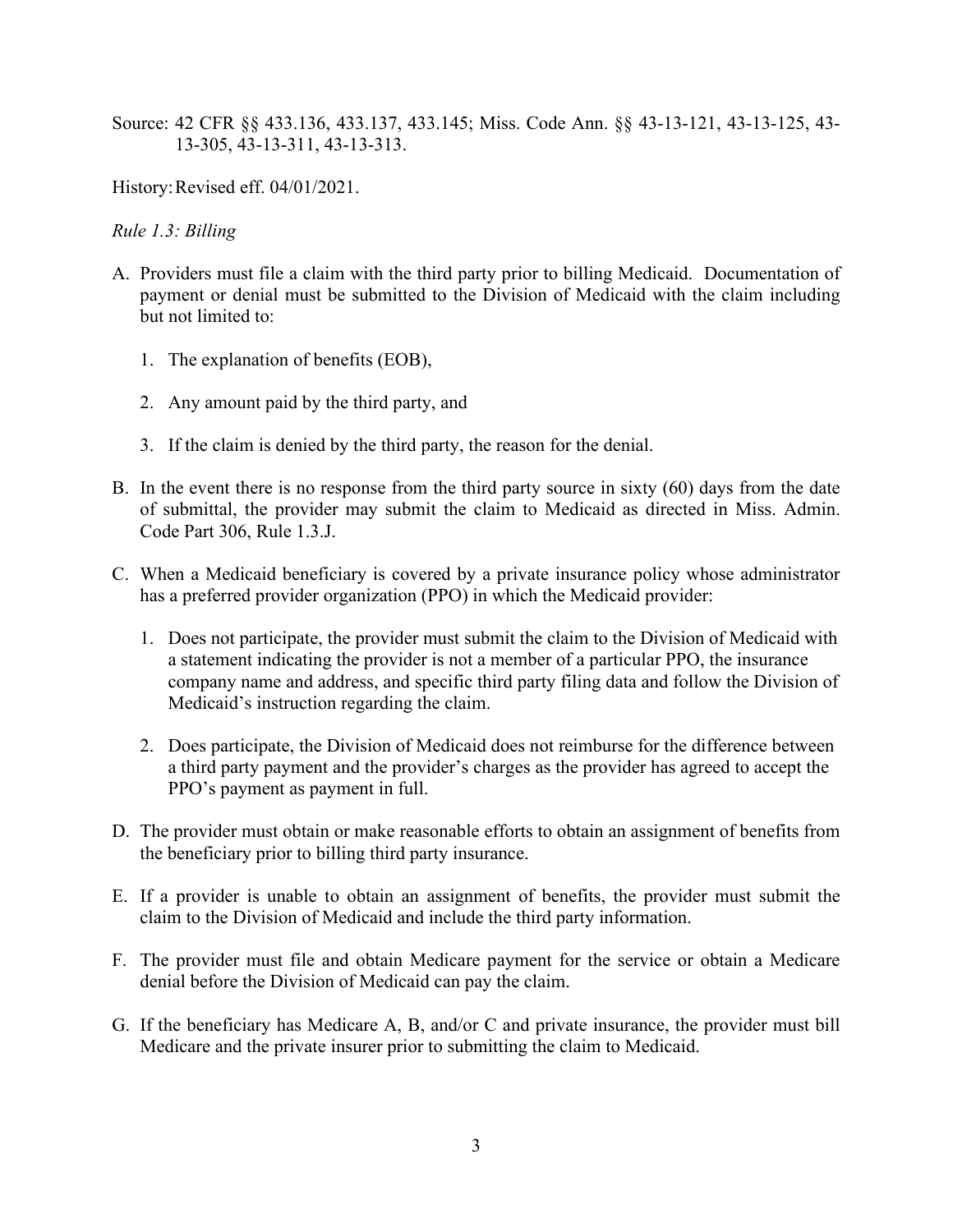- H. If Medicare coverage is found after Medicaid has paid the claim, the Division of Medicaid will recoup the payments from the provider and the provider must bill Medicare.
- I. The provider must attach the EOB from the third party to the claim submitted to the Division of Medicaid.
- J. The provider must make every effort to acquire payment from the third party source before filing the claim with Medicaid. When a provider bills a third party insurer and does not receive a response, the provider must:
	- 1. Submit a written inquiry to the third party if no response has been received within thirty (30) days from the date of original claim submission,
	- 2. File the claim with the Division of Medicaid, attaching a completed copy of the "TPL Edit Override Attachment: No Response Form" if no response has been received in sixty (60) days from the date of original claim submission. This form must be signed and dated by the provider or an authorized provider representative. The claim is adjudicated according to the Medicaid payment policies.
- K. If a provider receives payment from a third party and the Division of Medicaid for the same service, the provider must refund the full Medicaid payment and may refile the claim with Medicaid if the third party payment is less than Medicaid fee.
- L. For hospitals having a PPO contract with an insurance company with payments subject to retroactive adjustments, the amount to be reported as third party liability on the claim must be as follows:
	- 1. If the third party insurer pays a final amount, which is not subject to change, then the third party payment should be reported as the third party liability amount.
	- 2. If the third party insurer makes an interim payment, which may be adjusted or settled later based on contractual agreements with the provider, the maximum third party reimbursement should be reported as the third party liability amount.
		- a) If future settlements with other third party insurers result in the provider refunding amounts to the third party insurer, the Division of Medicaid makes no additional payment.
		- b) If future settlements with third party insurers result in the third party insurer making an additional payment to the provider, the following should be adhered to:
			- 1) If third party liability amounts have been reported as benefits as required in item Miss. Admin. Code Part 306, Rule 1.3.O.2, no amounts are due the Division of Medicaid.
			- 2) If third party liability amounts have been reported at less than the maximum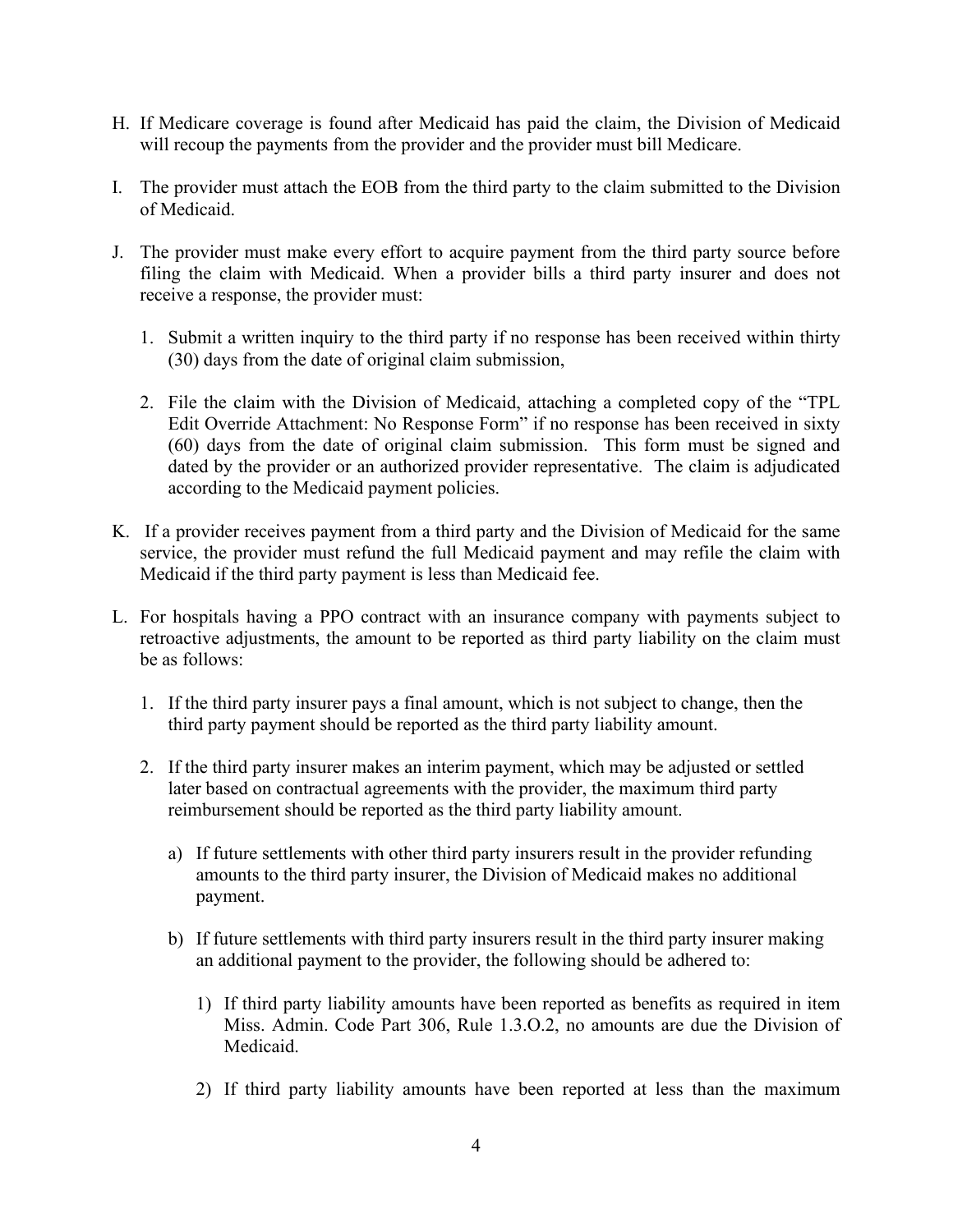amount payable by the third party insurer, the provider will be liable for the overpayment by the Division of Medicaid, plus interest and penalty when applicable.

Source: 42 CFR §§ 433.139, 433.145-433.148; Miss. Code Ann. § 43-13-121.

History: Revised eff. 06/01/2022; Revised eff. 04/01/2021.

*Rule 1.4: Casualty Cases*

- A. In the event a provider has knowledge that an individual is a Medicaid beneficiary and is receiving or has received health care services which may be covered by Medicaid as a result of the accident or incident, the provider is prohibited from:
	- 1. Demanding any payment from the Medicaid beneficiary or his representative, or
	- 2. Pursuing collection of any type against the Medicaid beneficiary or his representative.
- B. A provider who has filed and accepted Medicaid payment and who fails to notify the Division of Medicaid that the provider has also received payment from a third party will be referred to the Medicaid Fraud Control Unit for investigation/prosecution for any possible violation of federal or state laws.
- C. A provider may be excluded from participation in the Medicaid Program if the provider:
	- 1. Accepts payment from a third party and fails to comply with the provisions of this policy, or
	- 2. Fails to refund to Medicaid a duplicate payment within thirty (30) days of receipt of the duplicate payment.

Source: Miss. Code Ann. §§ 43-13-121, 43-13-313.

History: Revised eff. 04/01/2021.

<span id="page-6-0"></span>*Rule 1.5: Reimbursement*

- A. The Division of Medicaid must be billed as the payor of last resort.
- B. Providers are required to file a claim with the third party prior to filing with the Division of Medicaid except in the following circumstances:
	- 1. Preventive pediatric service, including EPSDT services, claims must be paid in accordance with the usual payment schedule.
	- 2. Covered services furnished to an individual on whose behalf child support enforcement is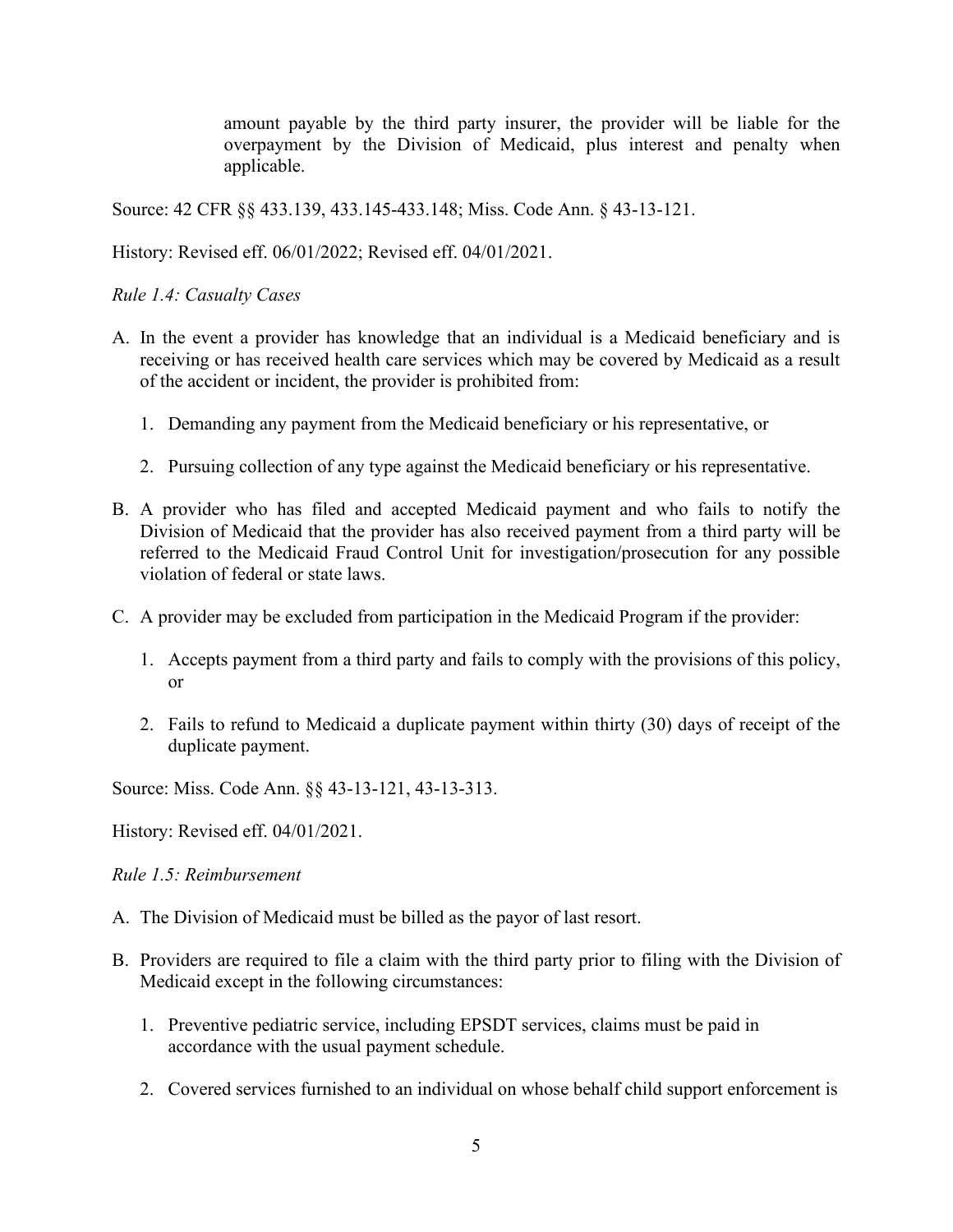being carried out by the state Title IV-D program must be paid in accordance with the usual payment schedule.

C. Medicaid will not pay for services denied by Medicare due to lack of medical necessity but may pay claims denied for other reasons as long as the services are covered under the Medicaid program.

Source: 42 U.S.C. § 1396(a)(25); Miss. Code Ann. § 43-13-121.

History: Revised eff. 04/01/2021.

<span id="page-7-0"></span>*Rule 1.6: Third Party Sources*

Third party sources that must be used to reduce Medicaid program cost include, but are not limited to the following:

- A. Medicare Parts A and B,
- B. Health Insurance:
	- 1. Includes both reimbursement policies and indemnity policies that make payment because medical care and/or services are rendered. Indemnity policies that restrict payment to periods of hospital confinement are considered a third party source.
	- 2. Does not include policies that provide for income supplementation for lost income due to disability (without regard to hospital confinement), or policies that make payment for disability (without regard to hospital confinement), such as weekly disability policies.
- C. Major medical, dental, drug, vision care or other supplements to basic health insurance contracts,
- D. CHAMPUS provides coverage for off-base medical services to dependents of uniformed services personnel, active or retired,
- E. Veterans Administration (CHAMP-VA) provides coverage for medical services to dependents of living and deceased disabled veterans,
- F. Railroad Retirement,
- G. Automobile Medical Insurance,
- H. Worker's Compensation,
- I. Liability Insurance includes automobile insurance and other public liability policies, such as home accident insurance, etc.,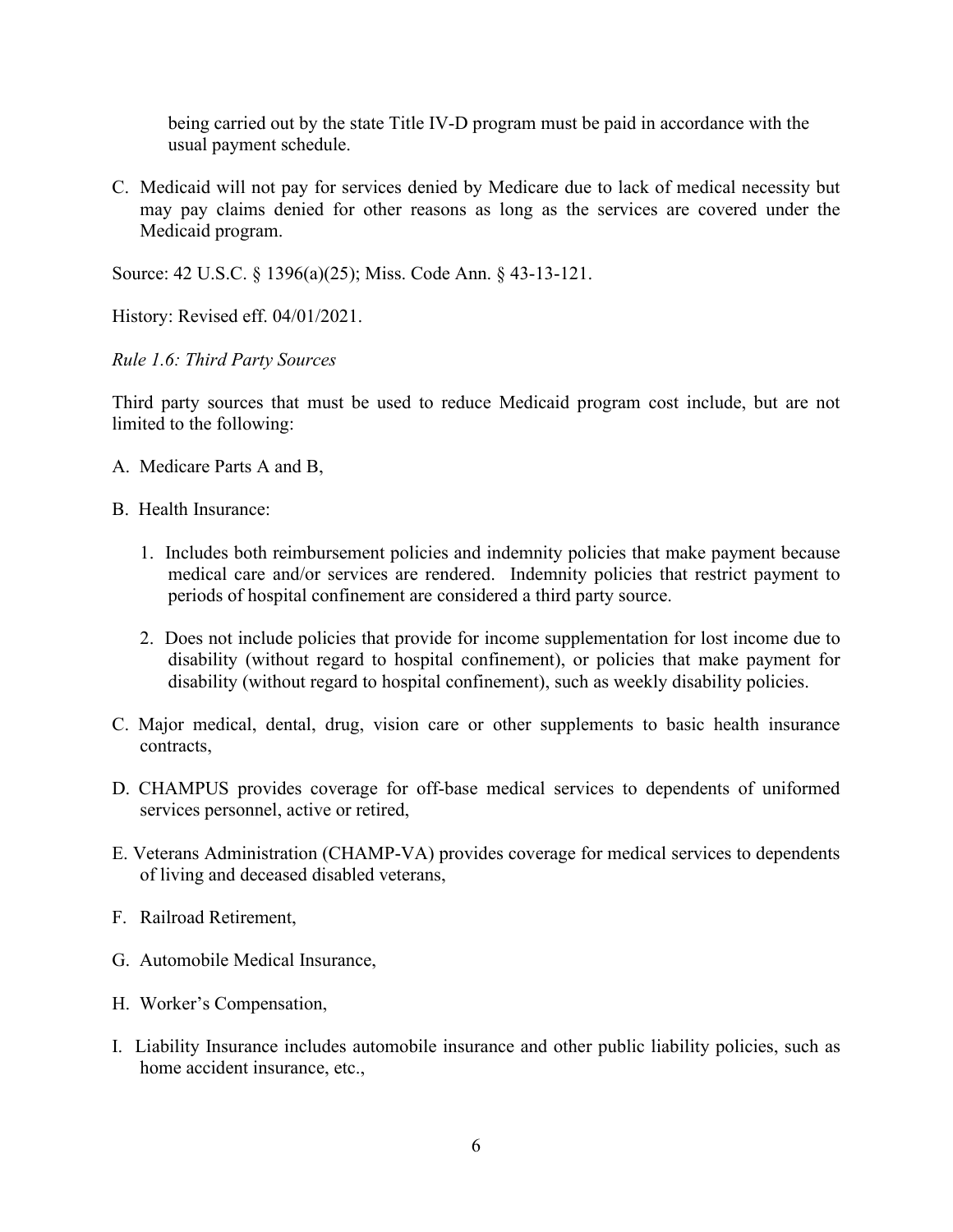- J. Family Health Insurance carried by an absent parent,
- K. Black Lung Benefits,
- L. United Mine Workers of America Health and Retirement Fund, or
- M. Donated Funds.

Source: 42 CFR §§ 433.136, 433.138; Miss. Code Ann. § 43-13-121.

#### <span id="page-8-0"></span>*Rule 1.7: Coordination of Benefits*

- A. Coverage available through the Mississippi Medicaid program is secondary to any third party benefits to which a beneficiary may be entitled. If a beneficiary has other insurance, the primary insurance should be used before billing Medicaid. Benefits available from insurance or other third party liability are used to reduce costs to the Medicaid program. To be eligible for Medicaid reimbursement, all Division of Medicaid policies including prior authorization requirements must be followed.
- B. Policies that provide wage or income supplementation for lost income due to disability are not considered third party resources. However, policies, including indemnity policies that provide for payment while the beneficiary receives medical care and services such as during a period of hospitalization covered by Medicaid, are considered third party resources. The assignment of third party medical payments is a condition of eligibility for Medicaid per federal and state laws.

Source: 42 CFR §§ 433.138, 433.145; Miss. Code Ann. § 43-13-121.

#### <span id="page-8-1"></span>*Rule 1.8: Estate Recovery Requirements*

- A. The Division of Medicaid is required to seek recovery of payments for nursing facility services and Home and Community-Based Services (HCBS) as well as related hospital and prescription drug services from the estates of deceased Medicaid recipients who were fiftyfive (55) or older when Medicaid benefits were received.
- B. The estate recovery provision applies to all Medicaid recipients in a nursing facility as of July 1, 1994, and all Medicaid recipients who entered the Home and Community-Based Waiver (HCBS) Program on or after July 1, 2001, who:
	- 1. Are age fifty-five (55) or older at time of death;
	- 2. Own real or personal property at time of death that can be considered an estate.
- C. Individuals who entered the HCBS Waiver Program prior to July 1, 2001, are "grandfathered in" and will not have their case referred to estate recovery unless the individual is discharged from the program and readmitted after July 1, 2001. In which case, "grandfathered" status is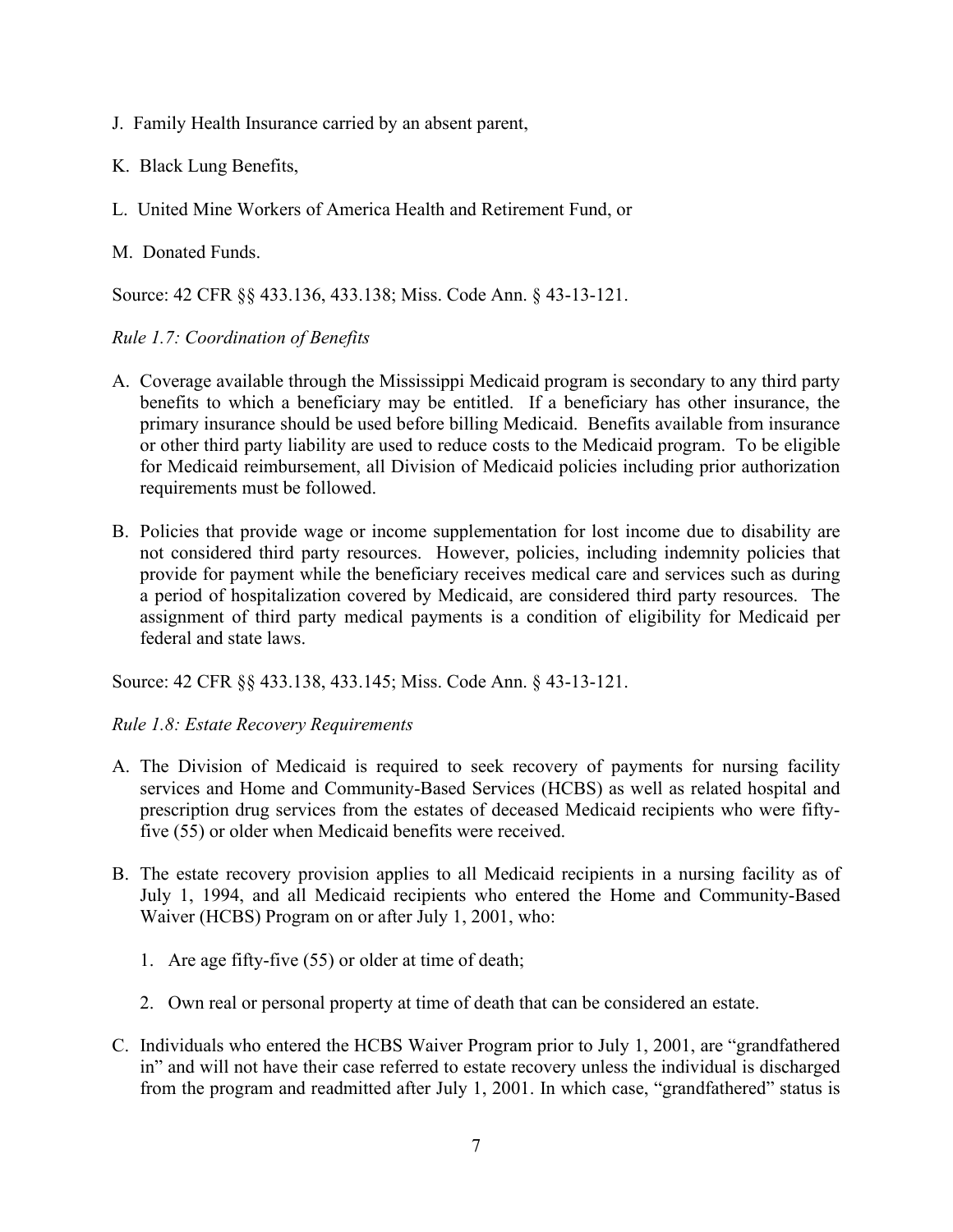lost and the individual will be referred to estate recovery as a new HCBS client subject to the provision**.** 

- D. Estate property includes any real or personal property owned by the recipient in its entirety or by shared ownership. Ownership of life estate interests or ownership of property that has been transferred into a trust is not subject to estate recovery.
- E. Real property includes the home and any other real property, including ownership of mineral rights and/or timber rights.
- F. Personal property includes ownership of any cash reserves, stocks, bonds, automobiles, RVs, mobile homes or any other type of property with value known to be owned by the recipient in full or in part.
- G. Estate recovery rules do not apply to a deceased recipient if at the time of death the recipient has:
	- 1. A legal surviving spouse living in the home, or
	- 2. A surviving dependent child under the age of twenty-one (21) living in the home, or
	- 3. A dependent blind or disabled child of any age living in the home, or
	- 4. An undue hardship condition exists that causes estate recovery not to apply.
- H. An undue hardship that would exempt estate recovery includes:
	- 1. A blood relative living in the home who meets all of the following requirements:
		- a) The relative resided in the home at least one continuous year immediately prior to the date of the Medicaid recipient's admission to a nursing facility or HCBS waiver program.
		- b) The relative provided care to the Medicaid recipient which delayed entrance into a nursing facility or allowed the recipient to avoid entering a nursing facility.
		- c) The relative has no other residence.
	- 2. The property is a source of income for the family, such as a family farm.
- I. The following assets and resources of American Indians and Alaska Natives are exempt from estate recovery:
	- 1. Interest in and income derived from Tribal land and other resources currently held in trust Status and Judgment funds from the Indian Claims commission and the U.S. claims court.